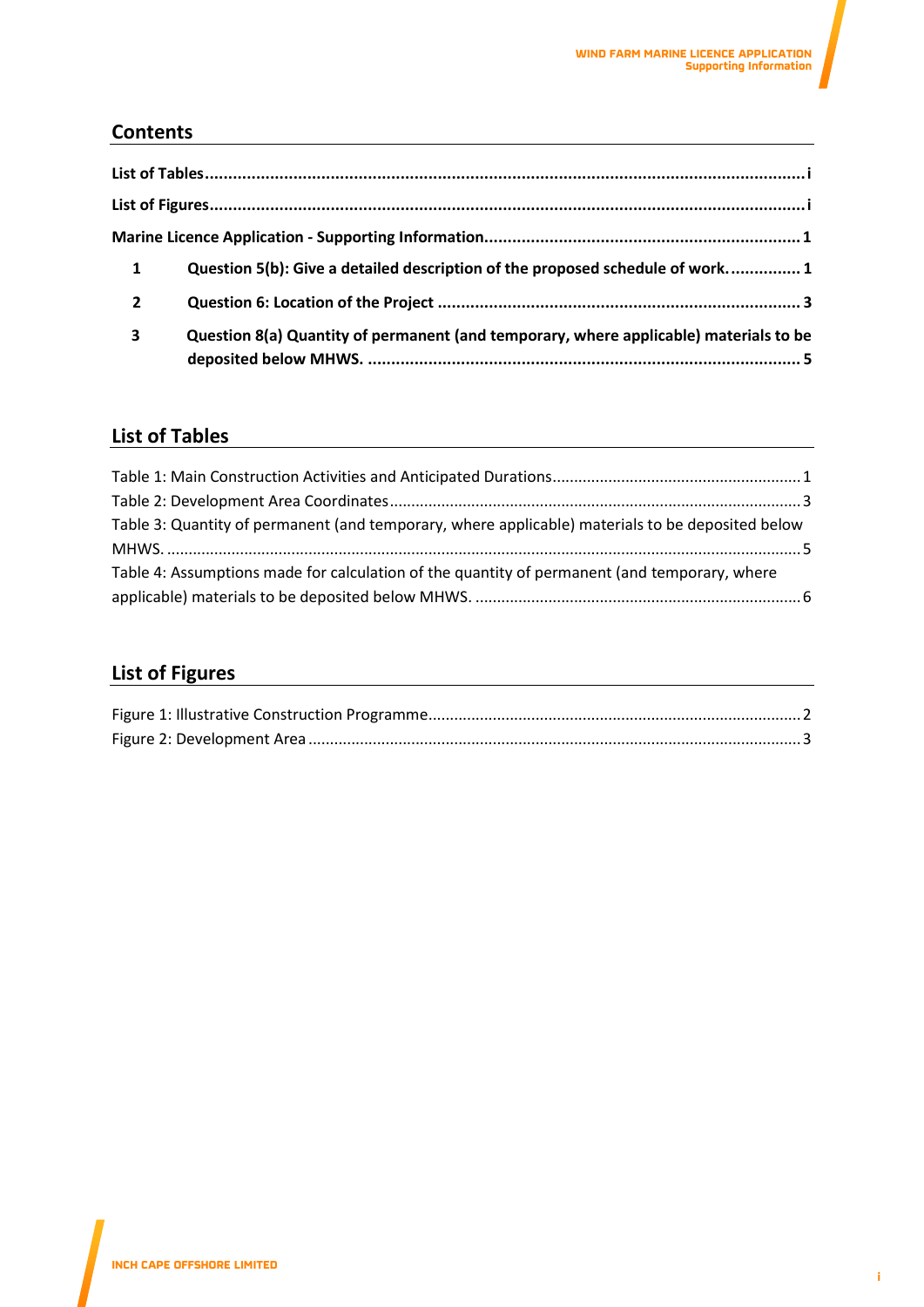## <span id="page-1-0"></span>**Marine Licence Application - Supporting Information**

### <span id="page-1-1"></span>**1 Question 5(b): Give a detailed description of the proposed schedule of work.**

1 A detailed construction programme will be developed as design and procurement activities progress. The construction activities are expected to start in 2016 and work will occur over approximately four years. Activities may not be continuous and the sequence of activities may change. Engineering and procurement activities will precede the construction phase. The main construction activities, associated with the Wind Farm and Offshore Transmission Works, and their anticipated durations are outlined in Table 1 below. Activities wholly or partially associated with the Wind Farm have been highlighted in bold. An illustrative activity bar chart is shown in Figure 1 below.

| <b>Main Construction Activity</b>                                         | <b>Anticipated Duration</b> |  |
|---------------------------------------------------------------------------|-----------------------------|--|
| Pre-construction surveys and investigation                                | 6 months                    |  |
| Foundation installation and associated site<br>preparation                | 2 years                     |  |
| Inter-array cable installation                                            | 2 years                     |  |
| <b>Installation of Substructures</b>                                      | 2 years                     |  |
| Installation and commissioning of WTGs                                    | 2 years                     |  |
| <b>Installation</b><br>of<br>and<br>commissioning<br>meteorological masts | 2 months                    |  |
| Installation and commissioning of OSPs                                    | 3 months                    |  |
| Export cable installation (excluding intertidal)                          | 9 months                    |  |
| Intertidal cable installation                                             | 6 months                    |  |

#### <span id="page-1-2"></span>**Table 1: Main Construction Activities and Anticipated Durations**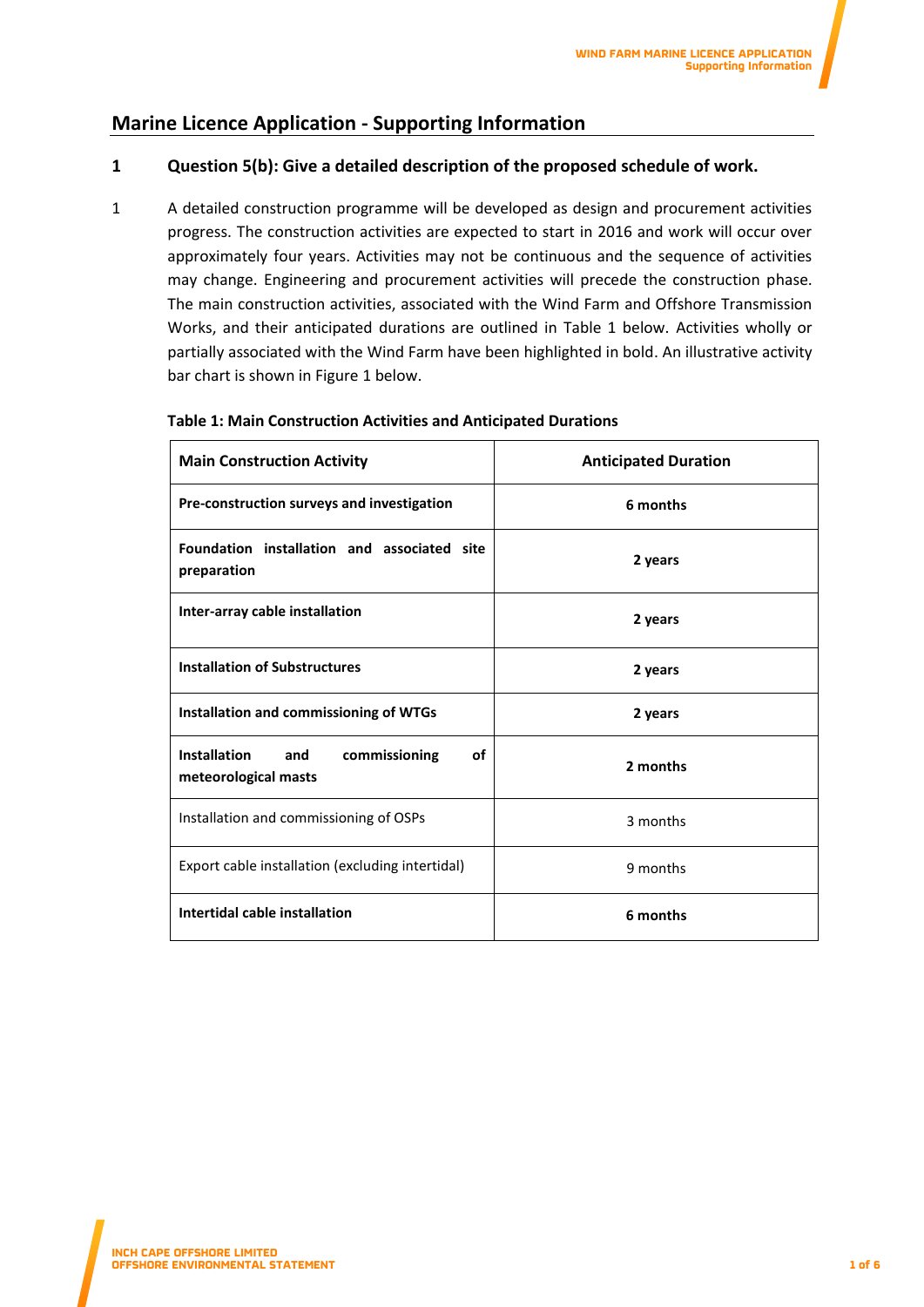#### <span id="page-2-0"></span>**Figure 1: Illustrative Construction Programme**

#### Inch Cape Offshore Wind Farm Project Illustrative Construction Programme



All durations are shown as windows for illustration. Activities will not be continuous during these windows. Overall durations may increase or decrease and the sequence may change. Start and finish dates may change.

- 2 Where a number of activities are expected to occur concurrently the implications of such overlaps have been considered in the appropriate chapters of this ES (see Inch Cape Offshore Limited Environmental Statement).
- 3 The nature of offshore work requires operations to be planned on a 24 hours, seven days a week basis, however work will not be continuous over the whole construction programme. All of the above durations are subject to change which may arise, for example, from weather, site conditions, equipment lead times and supply programmes, sequential work requirements, and logistical issues.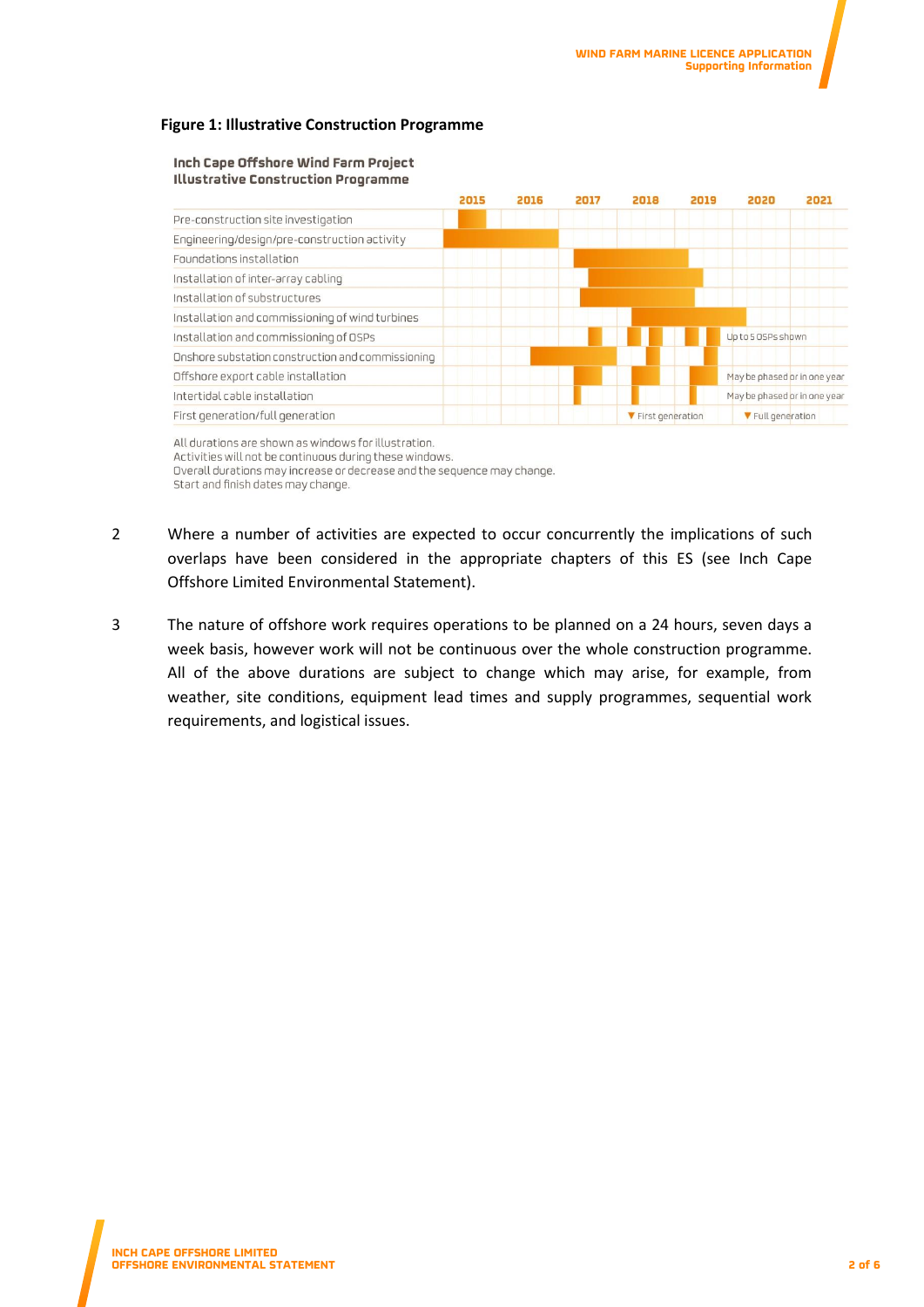#### <span id="page-3-0"></span>**2 Question 6: Location of the Project**

4 Figure 2 presents the location of the Development Area for the Inch Cape Offshore Wind Farm. The coordinates of the boundary of the Development Area are listed in Table 2.

<span id="page-3-2"></span>

### **Figure 2: Development Area**

#### <span id="page-3-1"></span>**Table 2: Development Area Coordinates**

| Map ID         | Latitude<br>(Degrees,<br>minutes,<br>decimal<br>minutes) | Longnitude<br>(Degrees,<br>minutes,<br>decimal<br>minutes) | UTM30N X<br>(Metres) | UTM30NY<br>(Metres) |
|----------------|----------------------------------------------------------|------------------------------------------------------------|----------------------|---------------------|
| $\mathbf{1}$   | 56" 35.678' N                                            | 2" 10.138' W                                               | 551030.83            | 6272572.71          |
| $\overline{2}$ | 56" 35.039' N                                            | 2" 9.502' W                                                | 551695.53            | 6271394.72          |
| 3              | 56" 28.632' N                                            | 2" 10.002' W                                               | 551327.93            | 6259504.04          |
| 4              | 56" 27.796' N                                            | 2" 2.839' W                                                | 558702.82            | 6258048.70          |
| 5              | 56" 26.892' N                                            | 2" 2.814' W                                                | 558752.07            | 6256371.62          |
| 6              | 56" 25.339' N                                            | 2" 7.558' W                                                | 553914.93            | 6253426.82          |
| 7              | 56" 25.381' N                                            | 2" 13.808' W                                               | 547488.31            | 6253426.79          |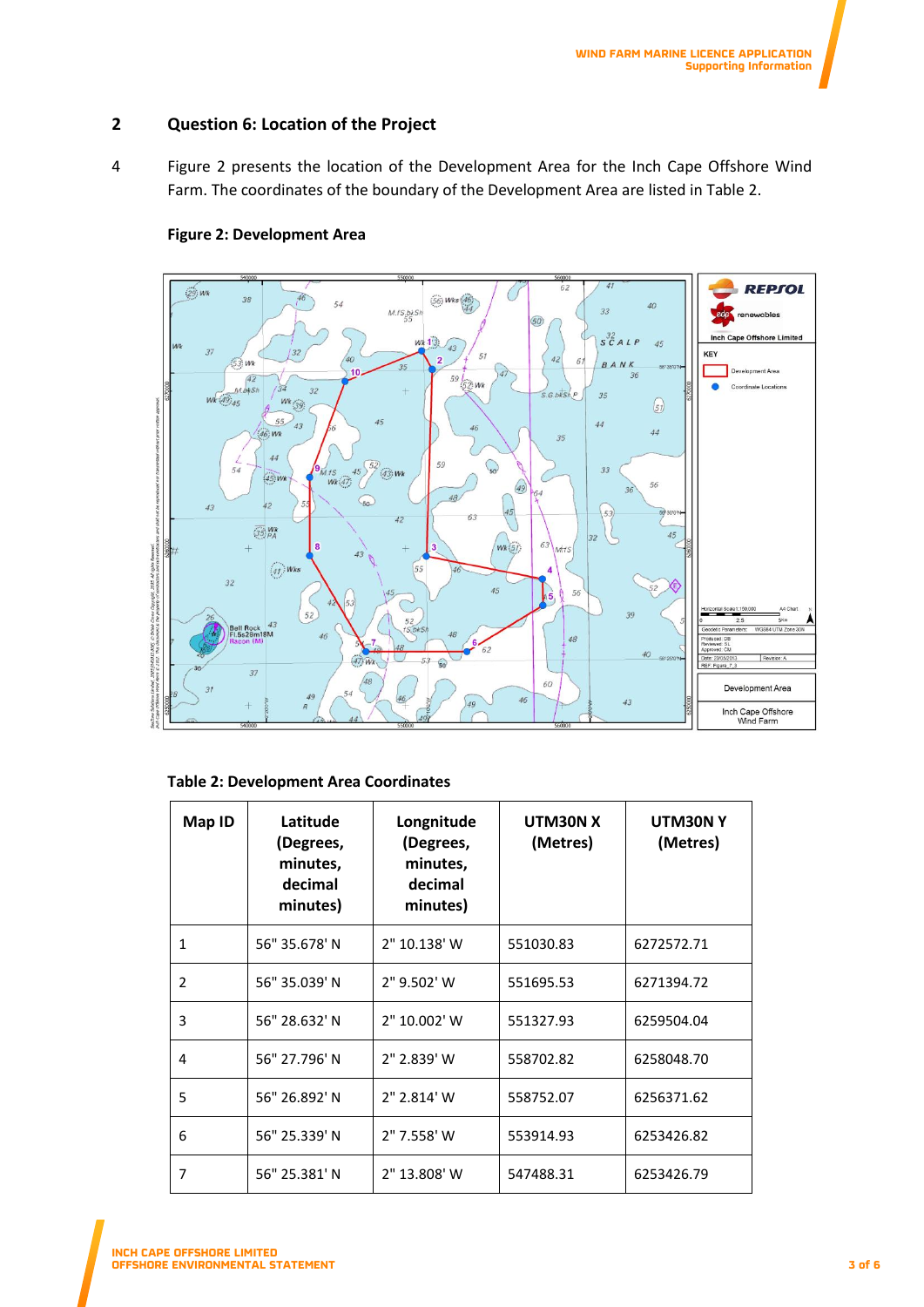| Map ID | Latitude<br>(Degrees,<br>minutes,<br>decimal<br>minutes) | Longnitude<br>(Degrees,<br>minutes,<br>decimal<br>minutes) | UTM30N X<br>(Metres) | UTM30NY<br>(Metres) |
|--------|----------------------------------------------------------|------------------------------------------------------------|----------------------|---------------------|
| 8      | 56" 28.695' N                                            | 2" 17.228' W                                               | 543908.47            | 6259537.81          |
| 9      | 56" 31.383' N                                            | 2" 17.178' W                                               | 543908.51            | 6264523.50          |
| 10     | 56" 34.660' N                                            | 2" 14.929' W                                               | 546148.24            | 6270627.93          |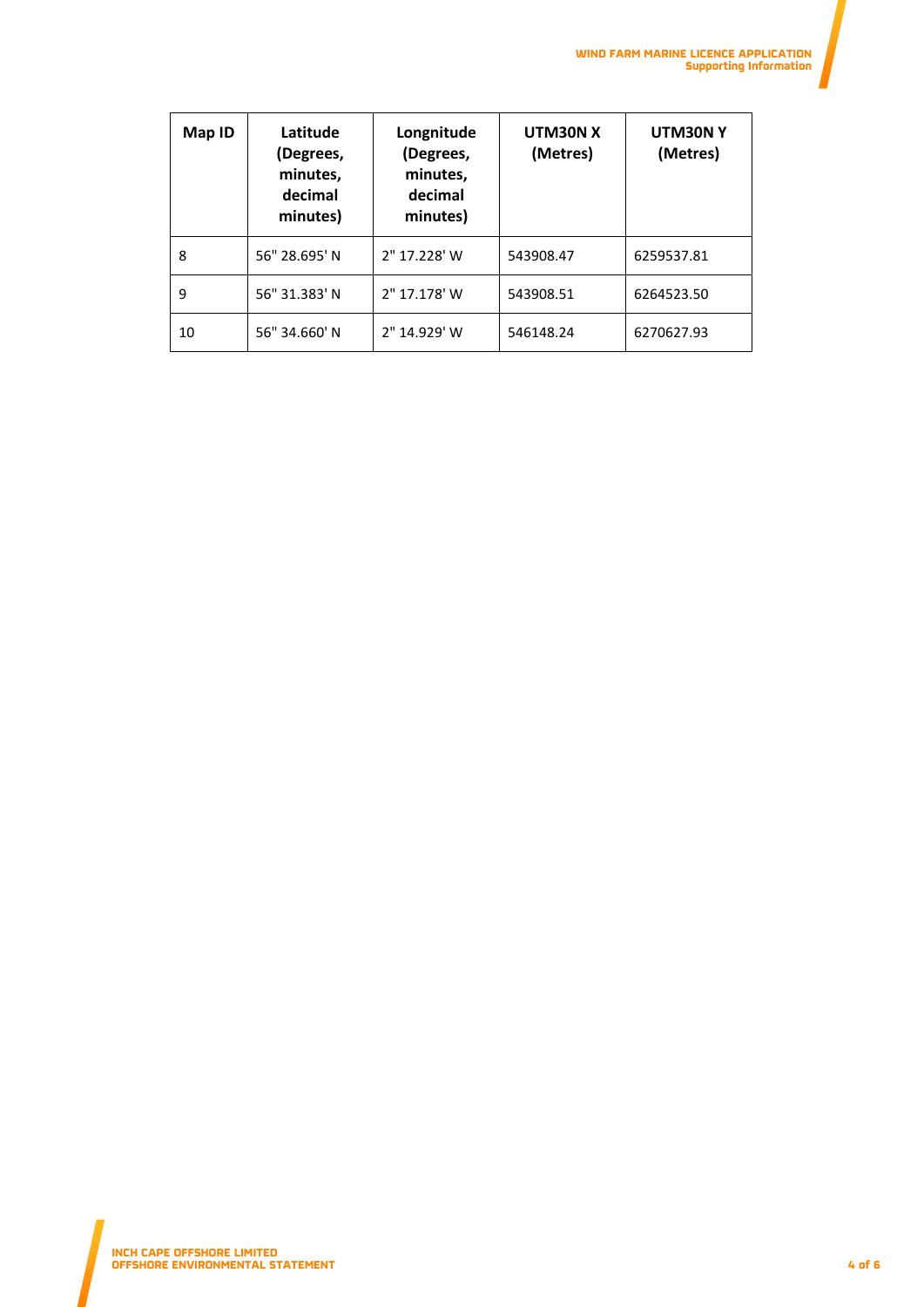# <span id="page-5-0"></span>**3 Question 8(a) Quantity of permanent (and temporary, where applicable) materials to be deposited below MHWS.**

5 Table 3 presents the quantity of materials, for the Inch Cape Offshore Wind Farm to be deposited below MHWS. The assumptions used to calculate these values are presented in Table 4.

### <span id="page-5-1"></span>**Table 3: Quantity of permanent (and temporary, where applicable) materials to be deposited below MHWS.**

| <b>Type of Deposit</b>         | <b>Nature of</b><br><b>Deposit</b><br>(P = Permanent,<br>$T = Temporary$ | <b>Deposit Quantity</b>                                                                                                                                                                       |  |
|--------------------------------|--------------------------------------------------------------------------|-----------------------------------------------------------------------------------------------------------------------------------------------------------------------------------------------|--|
| Steel/Iron                     | P                                                                        | If Steel Framed Substructures = approx. 430,000<br>Tonnes<br>If Gravity Base Substructures = approx. 331,000<br>Tonnes                                                                        |  |
| Timber                         | N/A                                                                      | N/A                                                                                                                                                                                           |  |
| Plastic/Synthetic              | P                                                                        | 235,000 $m2$                                                                                                                                                                                  |  |
| Concrete                       | P                                                                        | If Steel Framed Substructures = approx. $9,400m3$<br>If Gravity Base Substructures = approx.<br>2,648,000m <sup>3</sup>                                                                       |  |
| Silt                           | N/A                                                                      | N/A                                                                                                                                                                                           |  |
| Sand                           | P                                                                        | If Gravity Base Substructures = approx.<br>6,289,500 $m3$                                                                                                                                     |  |
| Stone/Rock/Gravel              | P                                                                        | Size range = $15 - 200$ mm<br>If Steel Framed Substructures = approx. 37,000<br><b>Tonnes</b><br>If Gravity Base Substructures = approx. 3,876,000<br>Tonnes<br>Cables = approx. $155,400m^3$ |  |
| Concrete<br>bags/mattresses    | P                                                                        | $No. =$ approx. 13,000<br>Dimensions: 6 x 3 x 0.3 m<br>Volume = approx. $69,900 \text{ m}^3$                                                                                                  |  |
| Cable                          | P                                                                        | Length approx. 353,000m                                                                                                                                                                       |  |
| Other (please describe below): |                                                                          |                                                                                                                                                                                               |  |
| N/A                            |                                                                          |                                                                                                                                                                                               |  |